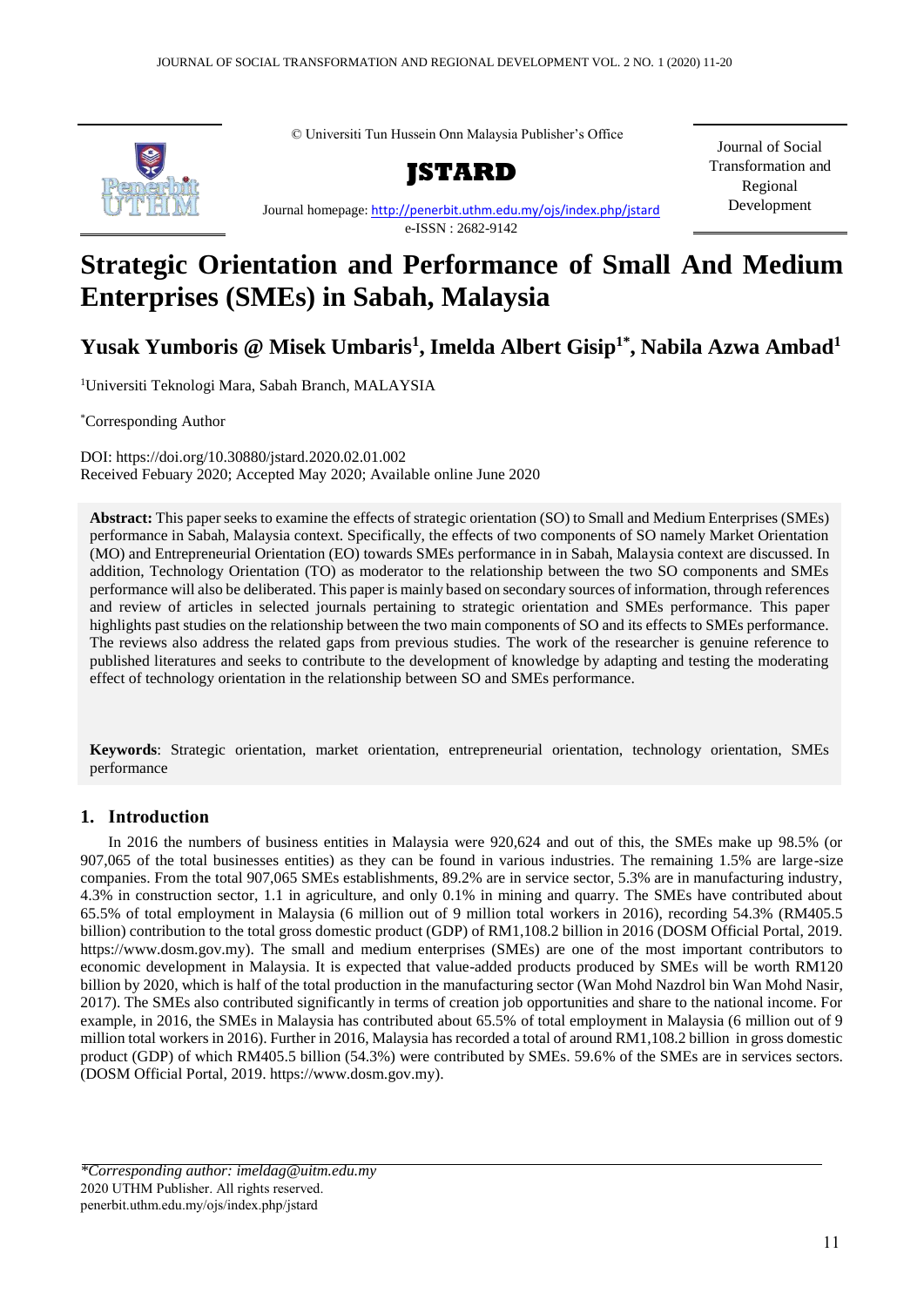Despite the significant and important contribution from the SMEs to transform the country's economy and as an engine of growth to the national economy in particular to international trade, creation of job opportunities and economic progress, however, studies have revealed that SMEs in Malaysia are facing diverse issues and challenges in their operations which has affected both their sustainability and also their business activities. Among these challenges are an imbalance growth of SMEs between regions throughout the country. The growth of the SMEs in East Malaysia such as Sabah had been much slower as compared to those SMEs in Peninsula Malaysia (Moorthy, *et al.,* 2012). Besides, the SMEs manufacturing subsector has been experiencing stagnant growth. For example, statistics shows that the SMEs manufacturing contribution to GDP from 2015 to 2017 has been stagnant without showing any significant growth. In 2015, SMEs manufacturing contributed only 34.6% of the total national GDP, deacreased to 3.34% of GDP in 2016, and further slight decreased to 34.3% of the total national GDP in 2017 (*[Department of Statistics Malaysia, 2019.](https://www.dosm.gov.my/v1/index.php?r=column/cthemeByCat&cat=159&bul_id=cEI0bklpZHJaTlhRNDB3d2ozbnFIUT09&menu_id=TE5CRUZCblh4ZTZMODZIbmk2aWRRQT09)*  [https://www.dosm.gov.my/v1/index.php?\)](https://www.dosm.gov.my/v1/index.php?r=column/cthemeByCat&cat=159&bul_id=cEI0bklpZHJaTlhRNDB3d2ozbnFIUT09&menu_id=TE5CRUZCblh4ZTZMODZIbmk2aWRRQT09).

Further, in both the developed and the developing economies, SMEs are faced with the greater risk of business failure with past statistics indicating that over half of all new ventures will not enjoy long-term success. They face various types of difficulties and business challenges (Ahmad, Rani, *et al.,* 2010). Efforts for SMEs to gain competitive advantages in the market are still facing many challenges (Cekik & Zehir, 2017). In case of Malaysia, it was estimated that the failure rate of SMEs is approximately of 60% (Khalique, Isa, *et al,* 2011). Khalique, Isa *et al* (2011) further cited the findings by previous literatures on the various types of challenges facing the SMEs such as lack of access to credit, lack of access to formal business and social networks as the major obstacles to entrepreneurship development (Teoh and Chong, 2008), lack of knowledge regarding marketing techniques, branding, customer loyalty and also lack of good contacts with others local and international enterprises (Hashim and Wafa, 2002; and Muhammad *et al*., 2010) and social barriers which are cited as main obstacles to achieve the competitive advantage and consequently many SMEs in Malaysia lose out in terms of opportunities (Alam *et al.,* 2011). In addition, various domestic and global challenges are faced by Malaysian SMEs in achieving economies of scale and competing in a globalized environment. These includes low level of technological capabilities and limited skilled human capital resources, a low level of technology and ICT penetration, low levels of research and development (R&D), a substantial orientation towards domestic markets, a high level of international competition (for example, from China and India), a high level of bureaucracy in government agencies, and internal sourcing of funds (Saleh and Ndubisi, 2006); globalization and increasing competition in SMEs business, necessitates SMEs to pay attention on the influence of quality relationship and financial capability to gain competitive advantage (Samad., Aziz., *et al,* 2016). Previous studies on market environment further exposed a situation where intense competitions have made it extremely difficult for SMEs business establishment in most sectors to outperform and compete with their rivals. This fenomena leads to suggestion by several researchers that the only way to compete and move ahead of their competitors is for firms to gain competitive advantage in the market (Al Barwami, *et al.,* 2014, Masa'deh., *et al.,*2010), Zehir., *et al.*, 2015). It has been suggested that SMEs should mainly focus in overcoming the challenges, which include, among others, recession, barrier from global sourcing, low productivity, lack of managerial capabilities, and lack of financing, difficulty in accessing management, technology and heavy regulatory burden (Muhammad et al., 2010).

In view of the above-mentioned various challenges and risks facing SMEs, therefore, it is pertinent for SMEs firms to adopt a more aggressive quest for firms' performance improvement by striving to develop, adopt and implement effective business strategies (Gorondutse & Hilman, 2014; Masa'deh, *et al* (2018). Besides, previous studies are also in support of the urge for SMEs to inevitably employ an appropriate firm's strategies in order to gain competitive advantage, to produce significant result and impact on business ventures, its structure, its involvement in the market and improve business achievement. Strategy is also a problem solving tools which concurrently could creates new strength and abilities to improve performance (Sarker & Palit., 2015). The application of a strategy by organizations and management in enabling the assembly of specialized assets and determining the most viable opportunities will benefits the organization and management in enhancing its strength and abilities to valued products and services to customers in the marketplace, in order to generate and gain higher profits from the delivery of products and services to customers (Al-Ansaari., *et al*., 2015).

Hence this study seeks to critically examine the effect of two main dimensions of strategic orientation as independent variables, namely market orientation and entrepreneurial orientation, and one moderating variable, namely the moderating effect of Technology Orientation in the relationship between market orientation and SMEs performance and the moderating effect of Technology Orientation in the relationship between entrepreneurial orientation and SMEs performance, respectively. This is in line with the argument that the main purpose of having a set of strategy is to provide a scheme which will enable an organization and its management to consolidate and mobilise specialized assets, to determine opportunities to make available valued products and services to customers, and to deliver those products and services for higher profits gain in the marketplace (Al-Ansaari, *et al*., 2015) and thus, fulfil the quest for performance improvement which necessitates SMEs firms to strive to develop, adopt and implement effective business strategies (Gorondutse & Hilman, 2014; Masa'deh, *et al* (2018).

The study will further examine the application of the above strategic orientation (SO) model in the context of SMEs in Sabah, Malaysia. Therefore, by conducting this study, it seeks to contribute to the development of knowledge by extending and testing the applicability of strategic orientation dimensions to the effect of SMEs performance in Sabah. The testing of the strategic orientation model applicability is necessary, as one strategy may not be generally applicable to all firms, as separate firms will respond differently to cyclical occurrence of changes in the environment, and the type of feedback to the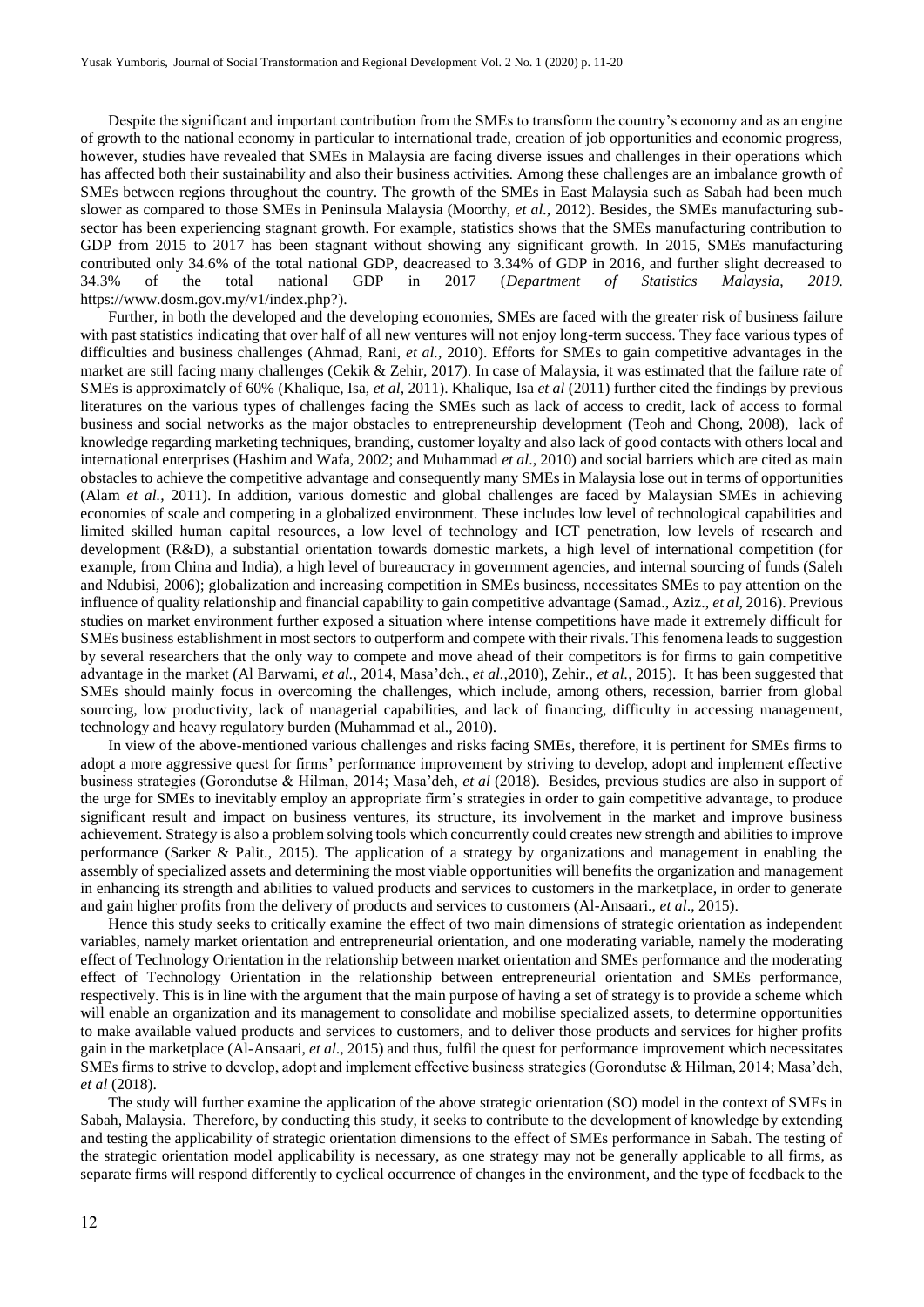environmental changes may be identified based on the strategic orientation of the organization (O'Regan, *et al.*, 2009). Besides the application of SO, there has been a call for firms to employ right pathway of different sets of organizational capabilities to ensure viable and long term success and sustainable competitive advantage (Shannak., Masa'deh., *et al.,*  (2012), Thoumrungroje & Racela., 2013).

Specifically on Sabah SMEs, the government had in fact taken necessary initiatives to assist the development of SMEs in the state, not only by playing the role as provider for funding assistance and access to capital for the opening and improving the business to existing and emerging SMEs entrepreneurs, but also to promote entrepreneurial skills and knowledge in order to enhance the competitiveness of SMEs in Sabah, Malaysia and reducing "fear of failure" among the SMEs (Nawi, Ismail, *et al.,* (2012). Thus, the study will appropriately complement the government effort by examining the effect of relationship between the two strategic orientation (SO) dimension of market orientation (MO) and entrepreneurial orientation (EO) as independent variables by introducing technology orientation as the moderating variables to strengthen the effect of the SMEs performance in Sabah, Malaysia.

The study will also examine the best approach for the adoption or adaptation of the SO for Sabah SMEs context, appropriately and carefully, because although there are many studies on SO, most of these have been conducted in developed countries. It is misleading to assume the homogeneity of strategic orientation in different national contexts, as the sampling variance is low, and this suggests that there are possible moderators influencing the effect of SO on firm performance that are specific to a certain locale (Wan Mohd Nazdrol bin Wan Mohd Nasir, *et al,* 2017).

Overall, in mitigating these gaps, the three dimensions of strategic orientation (SO) consisting of marketing orientation (MO) and entrepreneurial orientation (EO) as independent variables and technology orientation (TO) is introduced as moderating variables. The dependent variables in this study is SMEs firms' performance which will focus on non-financial performance. The effect of the relationship of the independent variables to the dependent variable will be measured using primary and secondary data.

### **2. Literature Review**

#### **2.1.1 SMEs in Manufacturing Sector (including agro-based):**

The SMEs in manufacturing sector are generally defined as "A small and medium enterprise in manufacturing (including agro-based) is an enterprise with full-time employees not exceeding 150 or with annual sales turnover not exceeding RM25 million (National SME Development Council, 2005). The new Approved Definitions of SMEs in Terms of Annual Sales Turnover and Full-Time Employees, Malaysia (2014) is shown in Table below:-

#### **2.1.2 Strategic Orientation**

Generally, SO as a cultural dimension has been defined as a continuous and iterative process that must focus on the different effects of rational, economic, political and subjective aspects of strategic change on competitive performance (Whipp, Rosenfeld, & Pettigrew, 1989). SO is also defined as a cultural characteristics that effect the ability of a firm to focus on strategic direction and construct or sustain the proper strategic approach for superior firm achievement (Franczak, et al, 2009). The focus of this study is on the relationship effect of the SO component of MO and EO to SMEs firms performance in Sabah; and to determine the moderating effect of TO in the relationship between the two SO components and SMEs performance.

## **2.1.3 Market Orientation (MO)**

There is no specific and common definition of MO. Some researches defined MO as the extent by which an organization receive and utilized information from clients, and constructs and carry out the implementation of a strategy that will fulfill the expectation of customer needs and wants (Chiou & Chang, 2009; Woodalla & Swailes, 2009 and Avlonitis & Gounaris, 1999). MO has been seen as the internal energy that will energize marketing implementation, and further effect the organization staff and their connection with the clients (Kobylanski & Szulc, 2011). MO is the key elements that influences organizational actions and performance, an essential aspect to high organizational performance needed in formulating marketing plans and stressing on marketing communications (Julian & O'Cass, (2000), Tzokas, *et al* (2001)). MO has been defined as the degree to which an organization obtains and uses information from customers, and develops and implements a strategy that will meet customer needs and wants (Avlonitis & Gounaris, et al.,1999). As widely studied in the area of SO, MO represents the extent by which the firm's strategies and operations are prepare to respond to market demands and any changes in the market (Nasir., *et al,* 2017). The adoption of a MO, as some literature has emphasized, provides benefits to SMEs firms. However, there are still needs for SMEs to pursue complementary strategic orientations as MO alone may not be sufficiently complete for SMEs to achieve a competitive advantage (Theodosiou, *et al.* (2012).

There have been numerous views on MO, and some of the views are competing to each other and some are complementing to the others. For example, according to Abdullah & Rosli (2015) and Rosli & Abdullah (2015), MO and tools have been given less attention by SMEs business owners. Conversely, the study by Sehu & Mahmood (2014) found that MO has been seen as one of the important tools in measuring SMEs business performance. Further, Aljanabi & Noor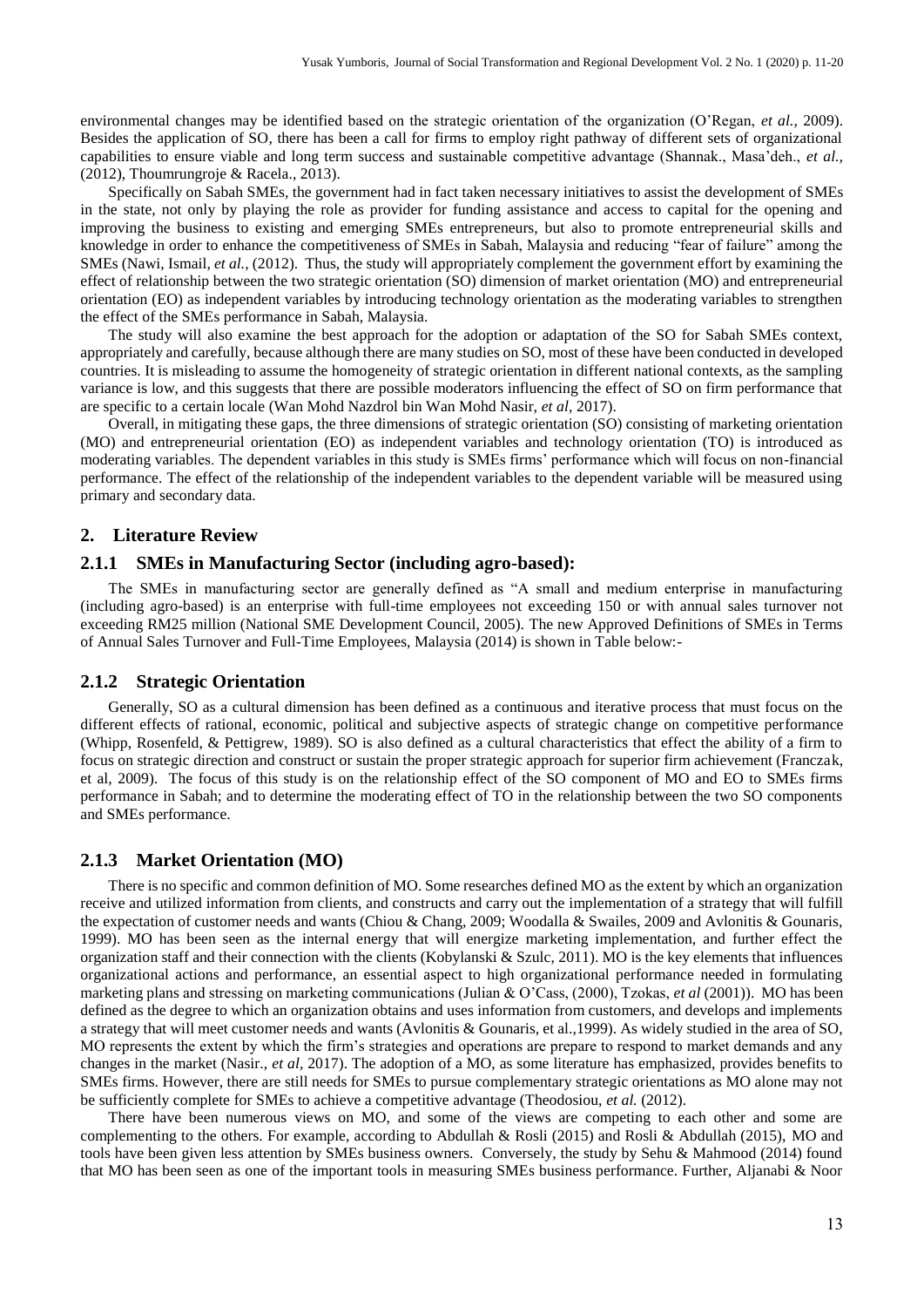(2015) highlighted that MO reflects the owners approach in running their business, making decisions and respond to the opportunities. In a much earlier study, MO has been recognized as giving pathway for better understanding of the market environment and customers needs (Grainer and Padanyi, 2005). According to Shehu & Mahmood (2014), MO was one of the important tools in measuring SMEs business performance, and an essential prerequisite to high organizational performance especially when the organizations are trying to develop marketing plans and giving emphasis on better marketing communications. Strong MO has been supported as pre-requisite for high business performance (Crnjak-Karanovic, *et al* (2005). High MO will facilitate the buildup of the firm's growth through strengthening and development of trust with clients, business associates, suppliers and financial organizations. MO also giving very much emphasis on integrated marketing strategy. The combination of MO with other SO components such as EO and information communication technology have also been studied previously as a measures to the effect on the SMEs performance, these combination found to have significant positive relationships with SMEs' performance (Rosli & Abdullah, 2015).

Thus, the relationship between MO and SMEs firms' performance has been proposed that:

*Preposition 1:* There is positive and significant relationship effect between marketing orientation (MO) and SMEs performance.

#### **2.1.4 Entrepreneurial Orientation (EO)**

EO is the strength possess by a firm to explore, and capitalize of, any possible opportunities in order to penetrate into the new market (Nasir *et al,* 2017). The definition of EO has been evolved from the study by Lumpkin & Dess (1996) as cited by Nasir *et al, (*2017) who contend that EO is about how firms penetrate into a new market with methods, practices, and decision-making styles that help managers to act in an entrepreneurial manner. EO indicates a firm's strength to discover and exploit new business opportunities (Zahra, 2008). Thus, the concept of opportunity exploitation has found its emphasis, which also refers to as the capability to identify and capitalize an opportunity as the main determinant to superior firm performance (Ahuja & Lampert, 2001). It is also generally connected with leadership skills and quality in a firm which attributed by the characteristics of energetic, aggressive, proactive and innovativeness (Zahra, 2008; Nasir *et al,* 2017).

EO is the second main component of strategic orientation in this study. Several previous empirical works have concluded that EO has significant positive influence on the firm performance. This findings has suggested that shareholders and management of SMEs companies and establishment should adopt EO framework and strategic alignment in order to achieve sustainable competitive advantage and superior performance (Rashidirad, *et al.,* 2013)*;* Rosli & Abdullah, (2015), and EO facilitates SMEs managements and owners to equips with the necessary entrepreneurship skills and knowledge (Aziz, Mahmood, *et al.,* 2014).

EO is studied extensively within the entrepreneurship literature (Bhuian *et al*., 2005; Covin and Slevin, 1989; Hult *et al*., 2004; Wiklund, 1999; Wiklund and Shepherd, 2005). EO is a strategic orientation that captures specific entrepreneurial dimensions of a firm's strategic orientation (Wiklund and Shepherd, 2005) namely risk taking, proactivity and innovativeness (Covin and Slevin, 1989; Wiklund, 1999; Wiklund and Shepherd, 2005; Bhuian *et al*., 2005). Past research suggests that EO positively affects performance (e.g., Hult *et al*., 2004; Wiklund, 1999; Wiklund and Shepherd, 2005). The performance effect is based on the idea that an organization that takes risks is proactive and innovative is better able to adjust its operations in a dynamic competitive environment (Covin and Slevin, 1989). Slater and Narver (2000) suggest that EO affects both new product and market development. The dimensions of EO facilitate risk taking associated with new technology development and proactive, innovative development of new products (Avlonitis and Salavou, 2007; Lumpkin and Dess, 1996; Wiklund and Shepherd, 2005). Previous studies have established the link between EO and customer orientation (Slater and Narver, 1995; 2000) and also suggested that firms may perform better if they combine the two (Atuahene-Gima and Ko, 2001; Bhuian *et al.*, 2005; Li *et al*., 2008) owing to the pursuit of a proactive understanding of customer needs (Narver *et al*., 2004).

According to Wiklund (1999), most researchers agree that EO is a combination of three dimensions: innovativeness, proactiveness and risk-taking. Indeed, many EO and the business performance of SMEs studies (e.g., Covin and Slevin 1989; Naman and Slevin 1993; Zahra and Garvis 2000; Kemelgor 2002) follow this three dimensional model created by Miller (1983). Research by Stetz et al. (2000), Kreiser et al. (2002) and Hughes and Morgan (2007) have shown that the dimensions can vary independently from each other and should also be allowed to vary (as proposed by Lumpkin and Dess 1996). However, only a few researchers allow the dimensions described above to vary within their model and create a truly multidimensional EO model. The discussion lies in not whether the dimensions can differ from each other but is based on the belief that an entrepreneurial firm should score on all three dimensions (Covin et al. 2006). This issue is an important one because Lumpkin and Dess (1996) posited that not all of the dimensions of EO would directly or positively affect business performance under different circumstances. Thus, to more fully appreciate the influence of EO, assessing the relative impact of each dimension of EO separately is arguably necessary. (Kraus, Rigtering., *et all.,* (2012).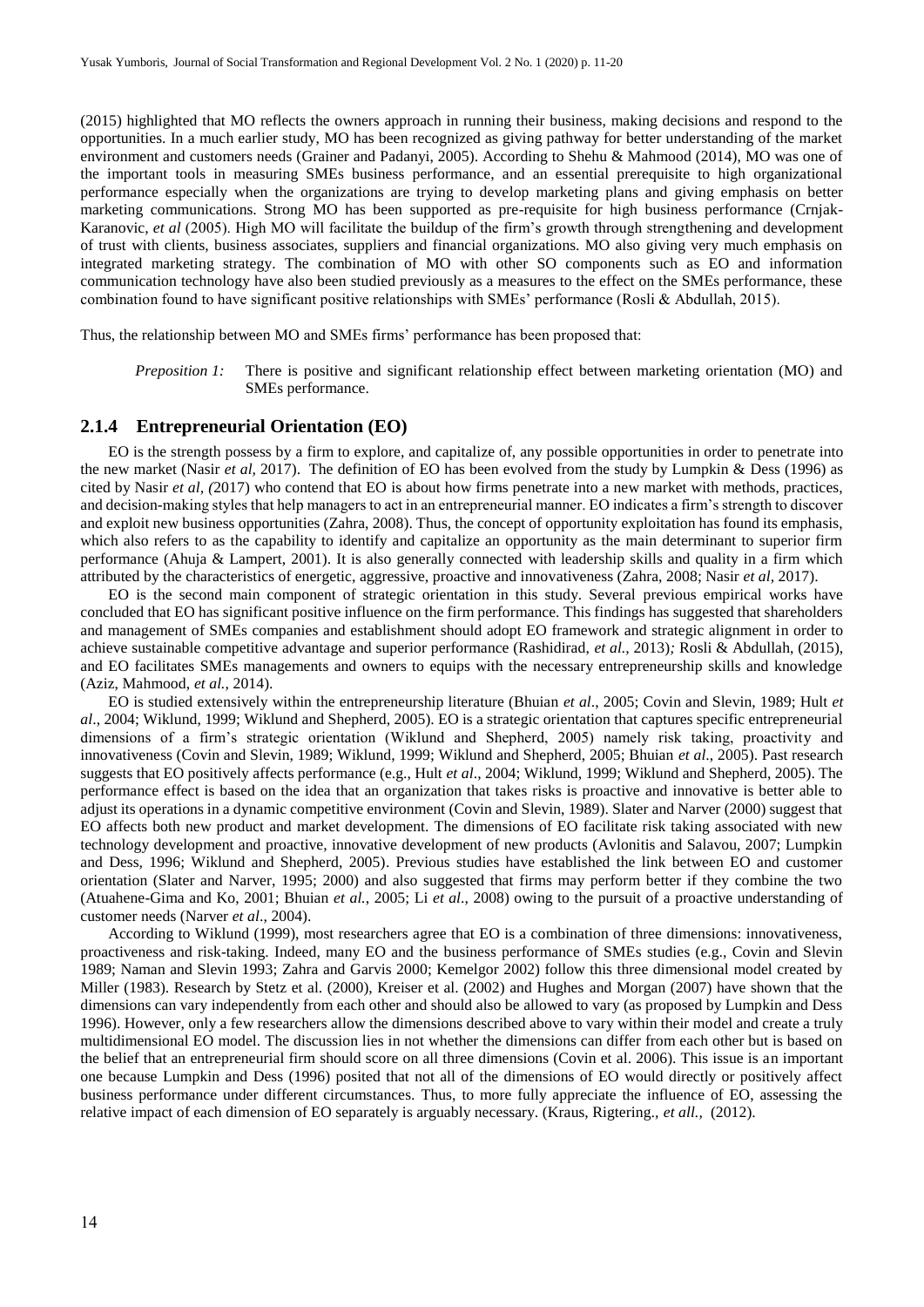Based on the review of literature on EO above, it is proposed that:

*Preposition 2:* There is positive and significant relationship effect between Entrepreneurial orientation (EO) and SMEs performance.

#### **2.1.5 Technology Orientation**

The concept of technology orientation (TO) refers to a firm's desire to utilize and develop -new technologies or products (Gatignon and Xuereb, 1997). It suggests that customer value is best created and the long-term success of the firm best ensured through new innovations, technological solutions, products, services and/or production processes (Gatignon and Xuereb, 1997; Grinstein, 2008; Hamel and Prahalad, 1991).

Some researches have found that for small businesses, performance improvement can be achieved by managing their IT investments more strategically. However, it is further argued that these improvements will be more tremendous if and when information technology is adopted concurrently with stronger business strategies (i.e. to be more aggressive, proactive, analytical and future-oriented) and to allow more decentralization and specialization in dealing with an increasingly turbulent environment *(*Bergeron, *et al, 1998).* In the present globalised market, ICT has contributed to the acceleration of business transaction and advanced the intricacy of business practices. By this reason, therefore, a strong ICT-skills base is a necessary and inevitable requirement in order to compete globally (Akomea-Bonsu & Sampong, 2012). Other researchers however, explained that ICT effects on SMEs firms differ according to the type of technology employed. ICT skills and knowledge has been proven to be more essential especially in the aspect of the ICT-based SMEs establishment (Dutta & Das (2011), Das *et al*., (2011).

Studies have found evidence of positive performance effects (e.g., Day, 1999; Gatignon and Xuereb, 1997), yet some studies have also found detrimental effects. (Gao *et al.*, 2007). A technology focus may generate unrecoverable costs, however, the rapid pace of change in the software industry soon makes the products obsolete, and investment in technology may be needed simply to keep up with the competition. Focus on new technologies, rather than the development of products on the basis of current customer needs, is seen as securing the viability of firms in times of disruptive changes in their markets (Christensen and Bower, 1996).

According to Luukkonen (2002), in Europe, technology framework programme were organized to enhance technological competitiveness of European industries by raising technological knowhow level, thus be more competitive in the market. The participation in the programme sees technology or market orientations appear almost equally frequently as basic motivations for company participation in pre-competitive EU framework programme. In this programme, TO denotes participation in the EU framework programme in order to learn from partners, to enhance the knowledge base of the company, to train R&D personnel, to monitor the development of the field, and to maintain or create good contacts with important university or research institute partners. Whereas MO denotes participation with a motivation to develop products or processes, to learn about new markets and potentially to create business alliances for marketing purposes later on. The mission of the programmes is to enhance the competitiveness of European industries by raising their technological level, and eventually enhance market competitiveness. Companies usually choose one of the two as their collaboration mode (Luukkonen, 2002). However, other research also found that TO complements customer orientation (CO as sub-dimension of MO) in the sense that a technology oriented firms tempts to meet the needs of customers through the technological solutions it devises. Others have studied the interplay between orientations: Entrepreneurial, technology and customer orientations in software companies (Hakala, H., & Kohtamäki, M. (2010).

Studies conducted by Celuch, *et al* (2010) and Celuch, *et al* (2014) on SMEs ICT adoption as moderating effect to the relationship of MO and SMEs performance observed that the internet is particularly relevant to SMEs interested in improving efficiency and competitive position. The Internet may allow SMEs to realize the benefits of electronic commerce by allowing these firms to communicate with customers and suppliers, collect market information, provide information and promote goods and services, support the ordering of goods and services, and offer after sales support (Celuch, *et al, 2014*). The use of the Internet for communication with relevant stakeholders, owing to its marketsensing potential, should be positively and significantly related to strategic flexibility for SMEs with more IT marketoriented alignment. The market-sensing potential of Internet communication to impact strategic flexibility positively for SMEs is likely to be lost under low IT market-oriented-alignment conditions (Celuch, *et al,* 2010).

Therefore, it is proposed that:

Moderating effect of TO in the relationship between MO and SMEs performance.

*Preposition 3a:* Technology orientation (TO) positively and significantly moderates the relationship effect between market orientation (MO) and SMEs performance.

Moderating effect of TO in the relationship between EO and SMEs performance.

*Preposition 3b:* Technology orientation (TO) positively and significantly moderate the relationship effect between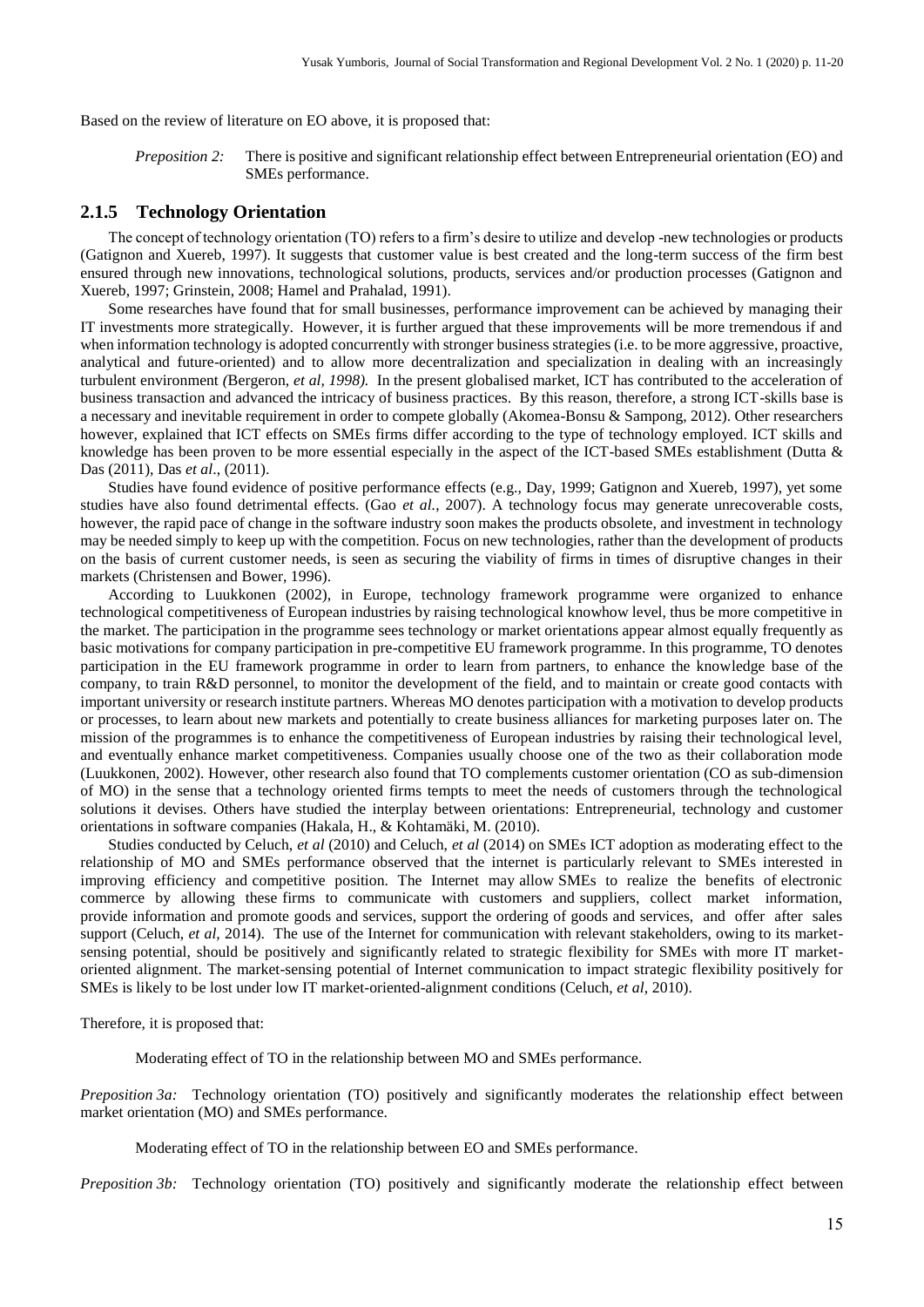entrepreneurial orientation (EO) and SMEs performance.

#### **2.1.6 SMEs Non-Financial Performance**

SMEs performance is the firm's ability to create acceptable outcomes and actions (Nasip, *et al*, 2014). According to Eniola & Entebang (2015), performance is the firm's ability to create acceptable business results and actions. Performance can be either or both (i) the financial performance, which includes sales and profit, return on sales (ROS), return on assest (ROA) and return on equity (ROE) (Enolia & Entebang, 2015), turnover, cahsflow and share prices (Nasip, *et al.,* 2014); and (ii) non-financial performance, which are in the form of business stability, business growth, an increase in the number of employees, customer satisfaction, increase in the value of assets and business networking (Yaacob & Mahmood, *et al.,*  2014). Further, it has been concluded that in general each business owner is targeting the increase of their business performance as their main focus (Abdullah & Rosli., 2015).

The focus of this study is to see the effect of SO to non-financial performance measurement on SMEs as dependent variable. There are ranges of studies done to favour non-financial performance of SMEs firms such as (Gerba & Viswanadham, (2016), Maduekwe & Kamala (2016); Nastasiea, & Mironeasa (2016); Tan & Smyrnios (2011); Van Gijsel, (2012); Hoffmann & Fieseler (2012); Matsoso, & Benedict, (2014); Jamil, & Mohamed, (2011); Tan & Smyrnios (2011).

Certain previous studies also contended that non-financial measures have been a better reflection of organization economic situation and prospects for growth as compare to financial indicators found in financial statements. Non-financial performance measures can be defined as indicators that do not provide companies' directors with inherent value and can be applied as an indicator of the organization financial healthiness both current and future. The examples of non-financial indicators include customers satisfaction, investors, and stakeholders service quality, service user satisfaction, donor satisfaction, volunteerism, and overall program effectiveness, stakeholder satisfaction, organizational communication, team collaboration, strategic performance, knowledge management, and organizational growth (Masa'deh, *et al*., 2018), and business stability, increase in business achievement, an increase in the number of employees, customer satisfaction, increase in the value of assets and business networking (Nasip*, et al*., 2014). Other writers such as Herath & Mahmood (2013) have studied various definitions of firm performance by earlier researchers, which they concluded that firm performance is commonly referring to the achievement of the firm.

The main objective of non-financial performance indicators is to capture long term competitive advantage which depends on strategies, goals and objectives, and vision/mission of the organization. Non-financial performance indicators can elaborate a particular connections that may not be revealed or portray by use of financial statements (Masa'deh, *et al* (2018).

This study will focus on the examination of strategic orientation dimensions effect on SMEs firms' non-financial performance as defined by Masa'deh, *et al*., (2018), and Nasip*, et al*., (2014), Gerba & Viswanadham (2016); Maduekwe & Kamala (2016), Nastasiea & Mironeasa (2016), as summarized below:-

| Authors            | Title of Article               | Dimension / | Elements and Definition of Non-Financial       |
|--------------------|--------------------------------|-------------|------------------------------------------------|
|                    |                                | Situation   | Performance Measurement                        |
| Masa'deh, et       | Associations<br>The            | MO, TO, EO  | satisfaction, investors, and<br>Customers      |
| <i>al.</i> , 2018, | Market<br>Among                | Firms       | stakeholders service quality, service user     |
|                    | Orientation,                   | Performance | satisfaction,<br>donor<br>satisfaction,        |
|                    | Technology                     |             | overall<br>volunteerism,<br>and<br>program     |
|                    | Orientation,                   |             | stakeholder<br>effectiveness,<br>satisfaction. |
|                    | Entrepreneurial                |             | organizational<br>communication,<br>team       |
|                    | Orientation<br>and             |             | collaboration,<br>strategic<br>performance,    |
|                    | Organizational                 |             | knowledge management, and organizational       |
|                    | Performance.                   |             | growth.                                        |
|                    | Benchmarking                   |             |                                                |
| Nasip, et al.,     | <b>Factors Affecting The</b>   | Firms       | Business stability, increase in business       |
| 2014               | Performance<br>Firm            | performance | achievement, an increase in the number of      |
|                    | Among Small And                | <b>SMEs</b> | employees, customer satisfaction, increase     |
|                    | Medium<br>Sized                |             | in the value of assets and business            |
|                    | Enterprises (SMES)             |             | networking.                                    |
| Gerba, Y. T.,      | Performance                    | Small firms | Sales volume, employment size, capital         |
| &                  | measurement of small           | India       | employed,<br>market<br>share,<br>customer      |
| Viswanadha         | scale<br>enterprises:          |             | satisfaction, productivity, turnover, delivery |
| m, P. (2016).      | Review of theoretical          |             | time, employees turnover and other.            |
|                    | empirical<br>and               |             | Waiting time, Quality and productivity.        |
|                    | literature. <i>Internation</i> |             | Cited literatures:                             |
|                    | al Journal of Applied          |             |                                                |

**Table 1 - [Summary](file:///F:/DBA%20SEM%202/SME%20Performance%20Measurement/Element%20of%20Non-Financial%20Performance.docx) of elements of non-financial performance**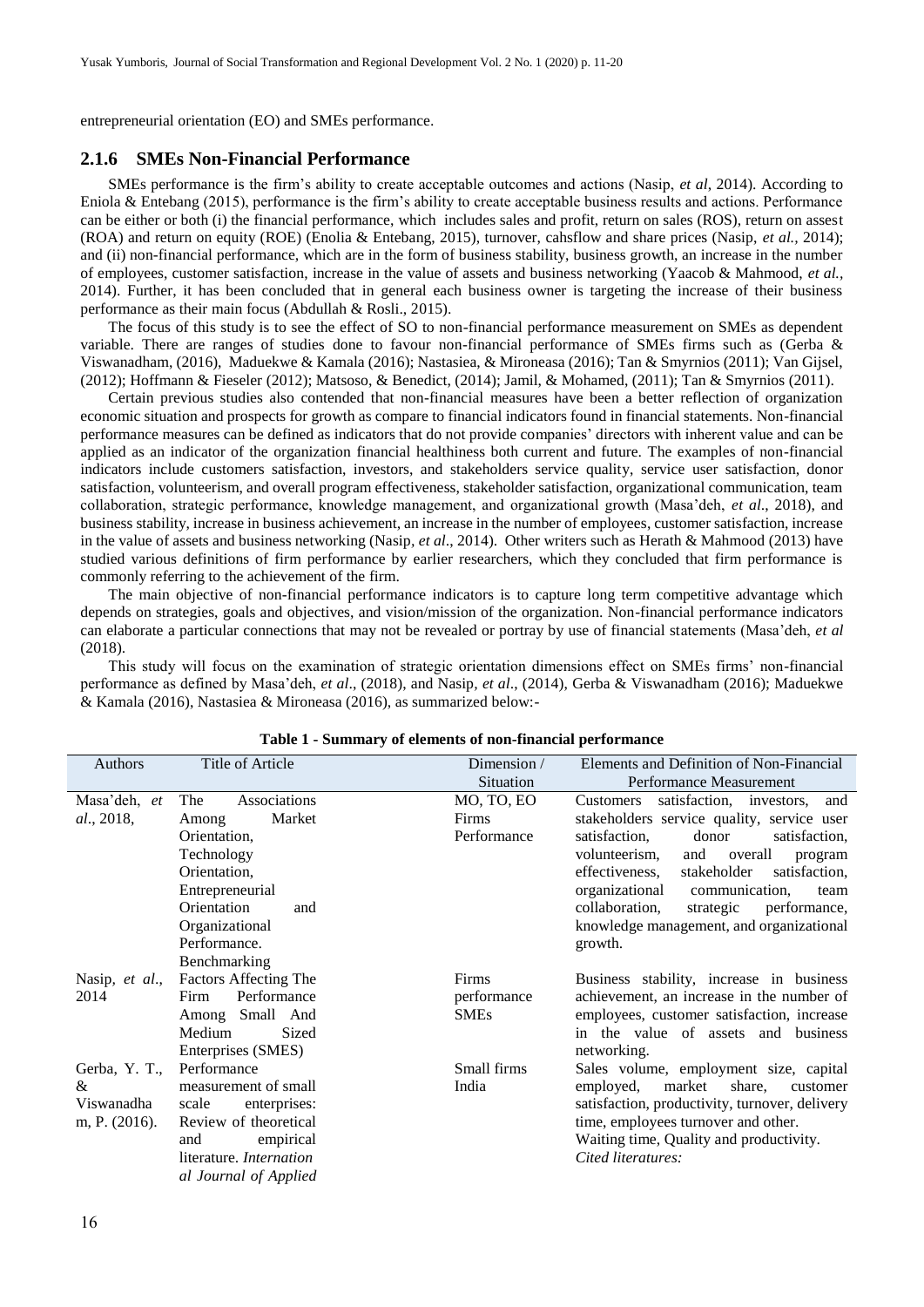*Research*, *2*(3), 531- 535.

Performance

46-55.

measurement by small and medium enterprises in Cape Metropolis, South Africa. *Problems and Perspectives in Management*, *14*(2),

Maduekwe, C. C., & Kamala, P. (2016).

Wiklund and Shepherd (2005): Growth as indicator of firm performance change/growth in sales and employment as proxy of performance Emmanuel et al. (2013): Survival, Sales volume, growth, profit margin, capital employed, numbers of employees. Alasadi (2007): Owner/manager satisfaction as measure of small firm performance. Blackburn et al. (2013): Employment, turnover and profitability growth. Wood (2006): Return on investment, profits, turnover or number of customers. Wiklund and Shepherd (2005): Growth Perera and Baker, (2007): increase in size there is a tendency to make more use of nonfinancial measures. Tefera et al. (2013): growth in employees. Verbeeten and Boons (2009) and Otley (2002): customer measures, employee measures, quality measures, innovation and development of human capital measures. Small and medium South Africa Customers' complaints, employees' turnover rate, percentage of repeat customers, growth in market share, percentage of returned products, average hours of employees' training, employees' absenteeism rate, job satisfaction survey, staff competency rate and response time to customers Frequency of most used non-financial performance measures: Response time to customers (71.05%) Customers' satisfaction (69.74%), Repeat customers (67.11%). customers' complaints (59.21%), employees' turnover rate (57.89%), staff competency rate (51.32%) and Average hours of employees' training  $(51.31\%)$ . Employees' absenteeism rate, Growth in market share, Percentage of returned products, employees' absenteeism rate (48.68%), job satisfaction survey (48.68%), growth in market share (47.37%) and percentage of returned products (39.47%) Small and medium Central and Technology, human resources advantages, efficiency and effectiveness, product quality, promotion, economic sale, business

Nastasiea, M., & Mironeasa, C. (2016) Key Performance Indicators In Small And Medium Sized Enterprises. *Total Quality Management*, *1*, 2. Eastern European countries network, capital, and infrastructure. Ventures performance, ventures competitiveness, raw material, production and operation, marketing and distribution.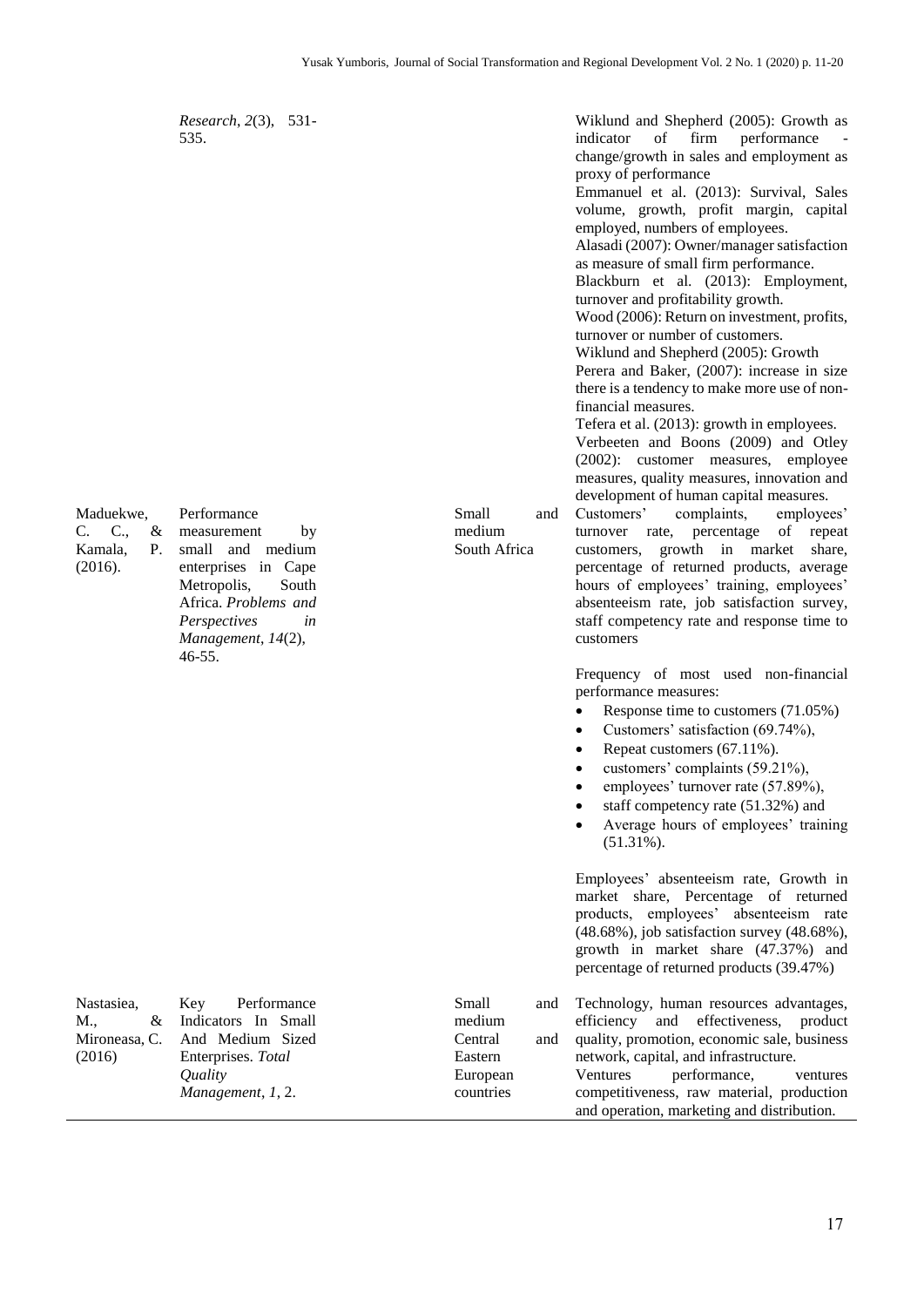#### **3. Proposed Conceptual Framework**

In this study, consistent with the abovementioned literature reviews, a conceptual model that specifies how the relationship between the two strategic orientation's dimension of market orientation and entrepreneurial orientation effect to SMEs performance is developed. The focus is on the non-financial performance of SMEs (small and medium). Thus, the present study specifically examined the effect of relationship between market orientation and entrepreneurial orientation to SMEs performance. Hence, in line with the resources-based view theory, the present study examined the the relationship effect of SO dimension to the SMEs performance. In addition, the present study proposed that organizational learning theory enhance the effect of the SO dimension to SMEs performance. Thus, in line with the underlying organizational learning theory (OLT), it is important to investigate whether organizational learning factor could enhance the effect of SO dimension to the SMEs performance.



**Fig. 3.1 - Conceptual framework**

The model developed in this study is different than the models discussed earlier in a sense that this study focuses on the moderating effect of technology orientation in the relationship between the two SO dimensions and SMEs performance based on the resources-based view and organizational learning theories in the context of SMEs in Sabah, Malaysia.

#### **4. Conclusion**

The present study is conceptual in nature, conducted to gain a better understanding of the relationships between the strategic orientation dimension of market orientation and entrepreneurial orientation to SMEs performance and the moderating effect of technology orientation in the relationship between the two strategic orientation dimension and SMEs performance. In so far as the literature review is concern, the preliminary findings show that there is positive and significant relationship between the SO and SMEs firms' performance. This conceptual study has also highlighted the contribution towards the furtherance of the knowledge on the moderating effect of technology orientation in the relationship between MO and EO to SMEs performance. In subsequent study, it will examine how relevant SO is to SMEs in Sabah, Malaysia and how does the SO can help SMEs to improve performance. It is also hoped findings of the study will be able to influence Policy Making decision in enhancing measures to spur the development and performance of SMEs in Sabah, Malaysia.

#### **Acknowledgement**

The authors would like to express their gratitude to the Universiti Tun Hussein Onn Malaysia for the assistance and the information provided to ensure the success of this study.

#### **References**

- [1] Al-Ansaari, Y., Bederr, H., & Chen, C. (2015). Strategic Orientation And Business Performance. *Management Decision,* 53(10), 2287–2302.Doi:10.1108/Md-01-2015-0034. [Sci-Hub.Tw/10.1108/Md-01-2015-0034](https://sci-hub.tw/10.1108/MD-01-2015-0034)
- [2] Abdullah, N., & Rosli, N. F. (2015). An Evaluation on Determinants of SMEs Performance in Malaysia. *South East Asia Journal of Contemporary Business, Economics and Law*, *7*(2), 16-23.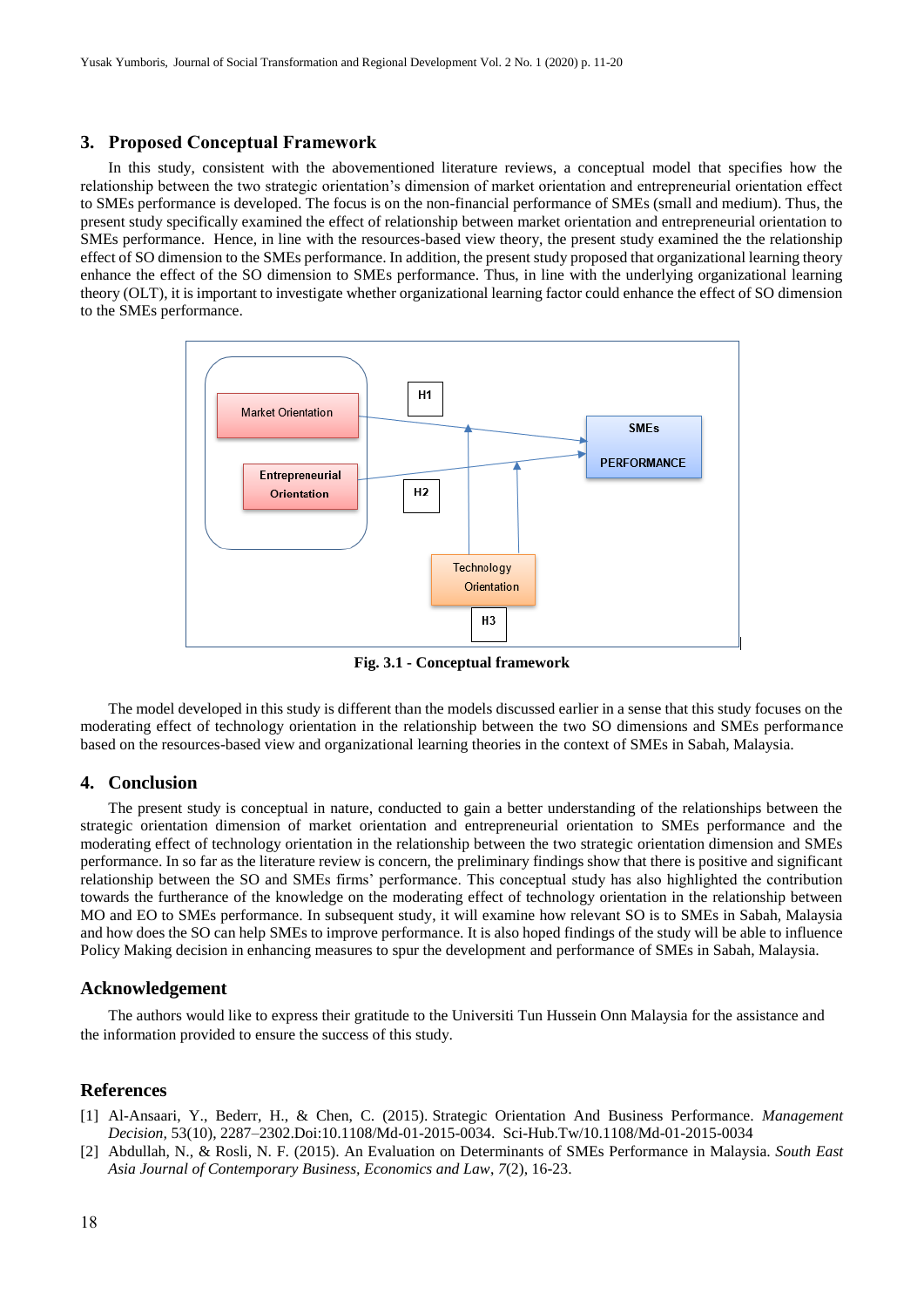- [3] Abdullahi, M. A., Mohamed, Z., Shamsudin, M. N., Sharifuddin, J., & Ali, F. (2018). Effects of Top Leadership Culture And Strategic Sustainability Orientation On Sustainable Development Among Malaysian Herbal-Based SMEs. *Business Strategy & Development*, 1(2), 128–139.
- [4] Al Barwami, K. M., Al-Jahwari, M. R., Al-Saidi, A. S., & Al Mahrouqi, F. S. (2014). *Towards a growing, competitive and dynamic small and medium-sized enterprises sector in Oman: strategy and policies*. Central Bank of Oman, Economic Research and Statistics Department.
- [5] Aljanabi, A. R. A., & Noor, N. A. M. (2015). The mediating role of market orientation on entrepreneurial orientation, absorptive capacity and technological innovation capabilities. *Asian Social Science*, *11*(5), 219.
- [6] Aziz, R. A., Mahmood, R., Tajudin, A., & Abdullah, M. H. (2014). The relationship between Entrepreneurial orientation and business performance of SMEs in Malaysia. *International Journal of Management Excellence*, *2*(3), 221-226. February 2014.
- [7] Akomea-Bonsu, C., & Sampong, F. (2012). The impact of information and communication technologies (ICT) on small and medium scale enterprises (SMEs) in the Kumasi Metropolis, Ghana, West Africa. *European Journal of Business and Management*, *4*(20), 152-158.
- [8] Ahuja, G., & Morris Lampert, C. (2001). Entrepreneurship in the large corporation: A longitudinal study of how established firms create breakthrough inventions. *Strategic management journal*, *22*(6‐7), 521-543.
- [9] Avlonitis, G., Gounaris, S., & Papavasiliou, N. (1999). What does marketing orientation mean in practice? Some empirical evidence. In *28th Annual EMAC Conference*.
- [10]Avlonitis, G. J., & Gounaris, S. P. (1999). Marketing orientation and its determinants: an empirical analysis. *European Journal of Marketing,* 33(11/12), 1003–1037. doi:10.1108/03090569910285896.
- [11]Bergeron, F., Raymond, L., Gladu, M., & Leclerc, C. (1998, June). The Contribution of Information Technology To The Performance Of SMEs: Alignment Of Critical Dimensions. In *Ecis* (Pp. 173-187).
- [12]Celuch, K., & Murphy, G. (2010). SME Internet use and strategic flexibility: the moderating effect of IT market orientation. *Journal of Marketing Management*, *26*(1-2), 131-145
- [13]Celuch, K., Bourdeau, B., Saxby, C., & Ehlen, C. (2014). SME internet use: the moderating role of normative influence. *Journal of Small Business Strategy*, *24*(2), 69-90.
- [14]Chin, Y. W., & Lim, E. S. (2018). Policies and Performance of SMEs in Malaysia. *Journal of Southeast Asian Economies*, *35*(3), 470-487.
- [15]Chiou, J. S., & Chang, T. Z. (2009). The effect of management leadership style on marketing orientation, service quality, and financial results: A cross-cultural study. *Journal of Global Marketing*, *22*(2), 95-107.
- [16]Das, K. (Ed.). (2011). Micro and Small Enterprises in India: The era of reforms. Routledge.
- [17]Department of Statistics, Malaysia (DOSM), Official Portal, 2019[. https://www.dosm.gov.my](https://www.dosm.gov.my/)
- [18]Dutta, S., & Das, S. (2011). ICT and Rural Infrastructure: Cases from Indian Rural Sector. *IUP Journal of Infrastructure*, *9*(4).
- [19] Escrib Ã-Esteve, A., Sánchez-Peinado, L., & Sánchez-Peinado, E. (2009). The Influence of Top Management Teams in the Strategic Orientation and Performance of Small and Medium-sized Enterprises. British Journal of Management, 20(4), 581–597. doi:10.1111/j.1467-8551.2008.00606.x
- [20]Eniola, A. A., & Entebang, H. (2015). Government policy and performance of small and medium business management. *International Journal of Academic Research in Business and Social Sciences*, *5*(2), 237.
- [21]Franczak, Jennifer *et al (2009*) An Empirical Examination of Strategic Orientation And SMEs Performance. *Small Business Instutite® National Proceedings* Vol. 33, No. 1 Winter, 2009
- [22]Gatignon, H., & Xuereb, J. M. (1997). Strategic orientation of the firm and new product performance. *Journal of marketing research*, *34*(1), 77-90.
- [23]Gorondutse, Abdullahi Hassan., and Hilman, Haim. (2014). Competitive Strategies Issues On Performance Of Manufacturing Industries: Partial Least Square (Pls) Approach. *Research Journal of Applied Sciences, Engineering and Technology* 8(14): 1673-1683, 2014 ISSN: 2040-7459; e-ISSN: 2040-7467 © Maxwell Scientific Organization, 2014.
- [24]Hakala, H., & Kohtamäki, M. (2010). The interplay between orientations: Entrepreneurial, technology and customer orientations in software companies. *Journal of Enterprising Culture*, *18*(03), 265-290.
- [25]Herath, H. A., & Mahmood, R. (2013). Strategic orientation based research model of SME performance for developing countries. *Review of Integrative Business and Economics Research*, *2*(1), 430.
- [26]Herath H.M.A Wayamba & Rosli Mahmood (2013), Strategic Orientation Based Research Model of SME Performance for Developing Countries. Rev. Integr. Bus. Econ. Res. Vol 2(1).
- [27]Julian, C. C., & O'Cass, A. (2000). The Critical Elements for Successful International Joint (IJV) Marketing Performance in Thailand. In *the Proceedings for the ANZMAC 2000 Conference, Visionary Marketing for the 21s Century: Facing the Challenge, Griffith University Press, Gold Coast, Australia* (pp. 605-608).
- [28]Jennifer Franczak, *Et Al (2009*) An Empirical Examination of Strategic Orientation And Sme Performance. Small Business Instutite® National Proceedings Vol. 33, No. 1 Winter, 2009
- [29]Khalique, M., Isa, A. H. B. M., Shaari, N., Abdul, J., & Ageel, A. (2011). Challenges faced by the small and medium enterprises (SMEs) in Malaysia: An intellectual capital perspective. *International Journal of current research*, *3*(6), 398.